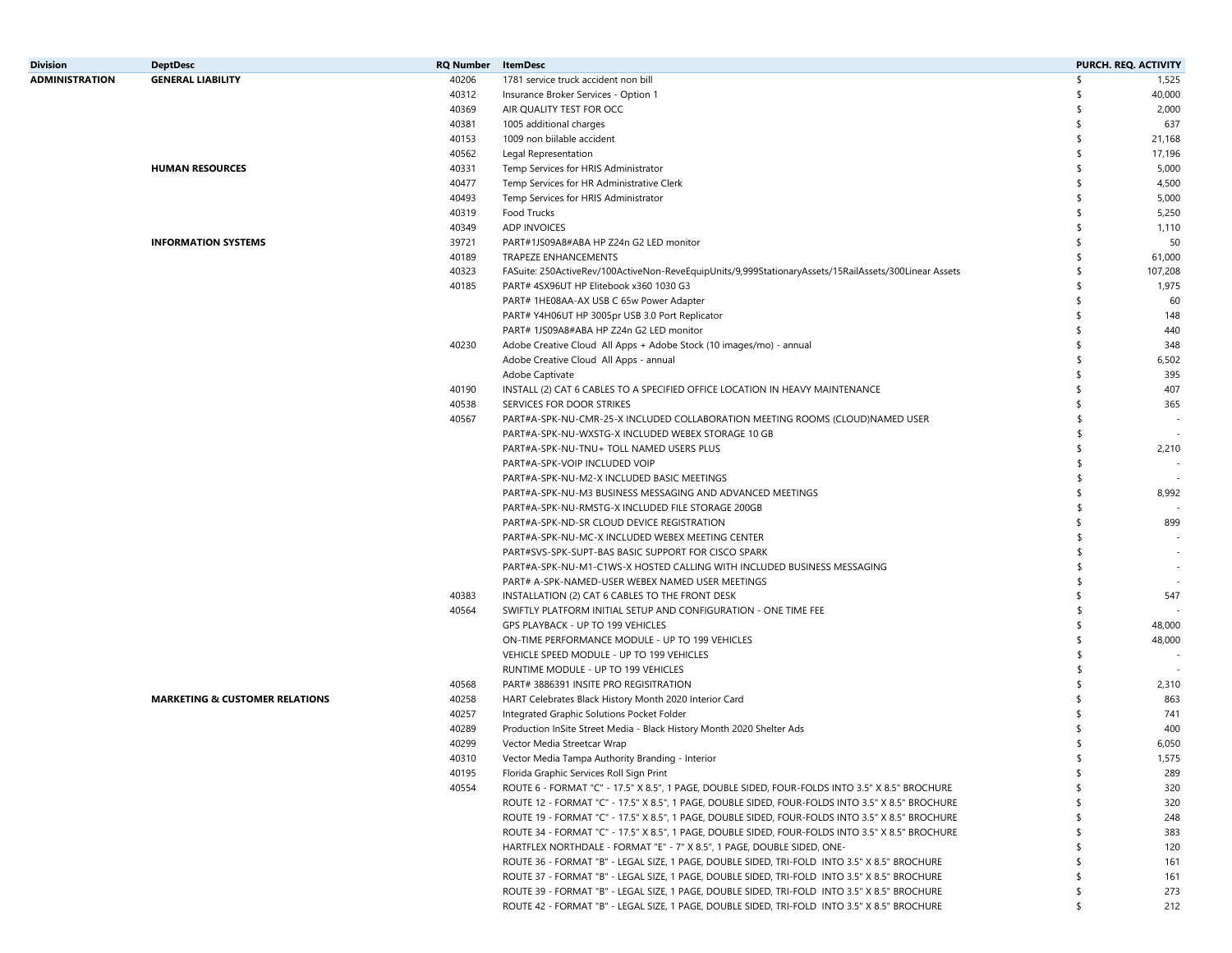| <b>Division</b>  | <b>DeptDesc</b>                        | <b>RQ Number</b> | ItemDesc                                                                                         |                    | <b>PURCH. REQ. ACTIVITY</b> |
|------------------|----------------------------------------|------------------|--------------------------------------------------------------------------------------------------|--------------------|-----------------------------|
|                  |                                        | 40554            | ROUTE 60LX - FORMAT "B" - LEGAL SIZE, 1 PAGE, DOUBLE SIDED, TRI-FOLD INTO 3.5" X 8.5" BROCHURE   | \$                 | 408                         |
|                  |                                        |                  | ROUTE 1 - FORMAT "C" - 17.5" X 8.5", 1 PAGE, DOUBLE SIDED, FOUR-FOLDS INTO 3.5" X 8.5" BROCHURE  | \$                 | 383                         |
|                  |                                        |                  | ROUTE 5 - FORMAT "B" - LEGAL SIZE, 1 PAGE, DOUBLE SIDED, TRI-FOLD INTO 3.5" X 8.5" BROCHURE      | \$                 | 161                         |
|                  |                                        |                  | ROUTE 9 - FORMAT "B" - LEGAL SIZE, 1 PAGE, DOUBLE SIDED, TRI-FOLD INTO 3.5" X 8.5" BROCHURE      | \$                 | 212                         |
|                  |                                        |                  | ROUTE 15 - FORMAT "B" - LEGAL SIZE, 1 PAGE, DOUBLE SIDED, TRI-FOLD INTO 3.5" X 8.5" BROCHURE     | $\mathbf{\hat{S}}$ | 212                         |
|                  |                                        |                  | ROUTE 16 - FORMAT "B" - LEGAL SIZE, 1 PAGE, DOUBLE SIDED, TRI-FOLD INTO 3.5" X 8.5" BROCHURE     | \$                 | 161                         |
|                  |                                        |                  | ROUTE 30 - FORMAT "B" - LEGAL SIZE, 1 PAGE, DOUBLE SIDED, TRI-FOLD INTO 3.5" X 8.5" BROCHURE     | \$                 | 212                         |
|                  |                                        |                  | ROUTE 33 - FORMAT "B" - LEGAL SIZE, 1 PAGE, DOUBLE SIDED, TRI-FOLD INTO 3.5" X 8.5" BROCHURE     | \$                 | 161                         |
|                  |                                        |                  | ROUTE 31 - FORMAT "A" - LETTER SIZE, 1 PAGE, DOUBLE SIDED, TWO-FOLD INTO 3.5" X 8.5" BROCHURE    | \$                 | 228                         |
|                  |                                        |                  | ROUTE 48 - FORMAT "A" - LETTER SIZE, 1 PAGE, DOUBLE SIDED, TWO-FOLD INTO 3.5" X 8.5" BROCHURE    | \$                 | 137                         |
|                  |                                        |                  | ROUTE 275LX - FORMAT "A" - LETTER SIZE, 1 PAGE, DOUBLE SIDED, TWO-FOLD INTO 3.5" X 8.5" BROCHURE | \$                 | 365                         |
|                  |                                        | 40326            | HARTPlus Paratransit Rider's Guide                                                               | \$                 | 3,420                       |
|                  |                                        | 40500            | ROUTE 6 - FORMAT "C" - 17.5" X 8.5", 1 PAGE, DOUBLE SIDED, FOUR-FOLDS INTO 3.5" X 8.5" BROCHURE  | \$                 | 252                         |
|                  |                                        |                  | ROUTE 12 - FORMAT "C" - 17.5" X 8.5", 1 PAGE, DOUBLE SIDED, FOUR-FOLDS INTO 3.5" X 8.5" BROCHURE | \$                 | 252                         |
|                  |                                        |                  | ROUTE 19 - FORMAT "C" - 17.5" X 8.5", 1 PAGE, DOUBLE SIDED, FOUR-FOLDS INTO 3.5" X 8.5" BROCHURE | \$                 | 189                         |
|                  |                                        |                  | ROUTE 34 - FORMAT "C" - 17.5" X 8.5", 1 PAGE, DOUBLE SIDED, FOUR-FOLDS INTO 3.5" X 8.5" BROCHURE | \$                 | 315                         |
|                  |                                        |                  | HARTFLEX NORTHDALE - FORMAT "E" - 7" X 8.5", 1 PAGE, DOUBLE SIDED, ONE-                          | \$                 | 150                         |
|                  |                                        |                  | ROUTE 36 - FORMAT "B" - LEGAL SIZE, 1 PAGE, DOUBLE SIDED, TRI-FOLD INTO 3.5" X 8.5" BROCHURE     | \$                 | 154                         |
|                  |                                        |                  | ROUTE 37 - FORMAT "B" - LEGAL SIZE, 1 PAGE, DOUBLE SIDED, TRI-FOLD INTO 3.5" X 8.5" BROCHURE     | \$                 | 154                         |
|                  |                                        |                  | ROUTE 39 - FORMAT "B" - LEGAL SIZE, 1 PAGE, DOUBLE SIDED, TRI-FOLD INTO 3.5" X 8.5" BROCHURE     | \$                 | 307                         |
|                  |                                        |                  | ROUTE 42 - FORMAT "B" - LEGAL SIZE, 1 PAGE, DOUBLE SIDED, TRI-FOLD INTO 3.5" X 8.5" BROCHURE     | \$                 | 230                         |
|                  |                                        |                  | ROUTE 60LX - FORMAT "B" - LEGAL SIZE, 1 PAGE, DOUBLE SIDED, TRI-FOLD INTO 3.5" X 8.5" BROCHURE   | \$                 | 307                         |
|                  |                                        |                  | ROUTE 1 - FORMAT "C" - 17.5" X 8.5", 1 PAGE, DOUBLE SIDED, FOUR-FOLDS INTO 3.5" X 8.5" BROCHURE  | \$                 | 315                         |
|                  |                                        |                  | ROUTE 5 - FORMAT "B" - LEGAL SIZE, 1 PAGE, DOUBLE SIDED, TRI-FOLD INTO 3.5" X 8.5" BROCHURE      | \$                 | 154                         |
|                  |                                        |                  | ROUTE 9 - FORMAT "B" - LEGAL SIZE, 1 PAGE, DOUBLE SIDED, TRI-FOLD INTO 3.5" X 8.5" BROCHURE      | \$                 | 230                         |
|                  |                                        |                  | ROUTE 15 - FORMAT "B" - LEGAL SIZE, 1 PAGE, DOUBLE SIDED, TRI-FOLD INTO 3.5" X 8.5" BROCHURE     | \$                 | 230                         |
|                  |                                        |                  | ROUTE 16 - FORMAT "B" - LEGAL SIZE, 1 PAGE, DOUBLE SIDED, TRI-FOLD INTO 3.5" X 8.5" BROCHURE     | \$                 | 154                         |
|                  |                                        |                  | ROUTE 30 - FORMAT "B" - LEGAL SIZE, 1 PAGE, DOUBLE SIDED, TRI-FOLD INTO 3.5" X 8.5" BROCHURE     | \$                 | 230                         |
|                  |                                        |                  | ROUTE 33 - FORMAT "B" - LEGAL SIZE, 1 PAGE, DOUBLE SIDED, TRI-FOLD INTO 3.5" X 8.5" BROCHURE     | \$                 | 154                         |
|                  |                                        |                  | ROUTE 31 - FORMAT "A" - LETTER SIZE, 1 PAGE, DOUBLE SIDED, TWO-FOLD INTO 3.5" X 8.5" BROCHURE    | \$                 | 250                         |
|                  |                                        |                  | ROUTE 48 - FORMAT "A" - LETTER SIZE, 1 PAGE, DOUBLE SIDED, TWO-FOLD INTO 3.5" X 8.5" BROCHURE    | \$                 | 125                         |
|                  |                                        |                  | ROUTE 275LX - FORMAT "A" - LETTER SIZE, 1 PAGE, DOUBLE SIDED, TWO-FOLD INTO 3.5" X 8.5" BROCHURE | \$                 | 417                         |
|                  |                                        | 40515            | ROUTE SCHEDULE BOOK - INK JET PRODUCTION                                                         | \$                 | 3,750                       |
|                  | <b>MULTIPLE DEPTS</b>                  | 40373            | INSTALLATION OF PASS THROUGH GLASS IN LOBBY                                                      | \$                 | 471                         |
|                  |                                        | 40519            | Adding to Blanket PO - Individual Employee Business Card Imprints                                | \$                 | 2,500                       |
|                  |                                        | 40496            | Registration Fee - EEO Investigator Training                                                     | \$                 | 5,116                       |
|                  | <b>REVENUE MANAGEMENT</b>              | 40430            | 1-Day Local Discount                                                                             | \$                 | 13,650                      |
|                  | <b>LEGAL STAFF</b>                     | 40464            | Legal Services                                                                                   | \$                 | 1,000                       |
|                  |                                        | 40476            | Internal Investigation C. Leporatti                                                              | \$                 | 22,000                      |
|                  |                                        | 40549            | Labor and Employment FY20 Bennett Jacobs & Adams                                                 | \$                 | 20,000                      |
| <b>CAPITAL</b>   | <b>FACILITY MAINTENANCE</b>            | 40204            | INSTALL PERIMETER FENCING AT 50TH STREET LOCATION AS DESCRIBED IN ATTACHED SOW                   | \$                 | 13,565                      |
|                  |                                        | 40192            | mowing and tree trimming in back lot of 50th street property                                     | \$                 | 7,264                       |
|                  | <b>MULTIPLE DEPTS</b>                  | 40375            | ALLISON B400 - SN6510886924 & 6510879799                                                         | \$                 | 6,800                       |
|                  |                                        | 40595            | Cummins ISL-280 - 2012 73452337                                                                  | \$                 | 36,407                      |
|                  |                                        | 40311            | FLEX VAN-8 (each at \$90,955)                                                                    |                    | 727,640                     |
|                  |                                        |                  | PARATRANSIT VAN-31 (each at \$84,232)                                                            | \$                 | 2,611,192                   |
|                  |                                        | 40601            | Additional wiring                                                                                |                    | 900                         |
|                  |                                        | 40309            | PARATRANSIT VAN                                                                                  | \$                 | 66,028                      |
|                  | <b>ASSOCIATED TRANSIT IMPROVEMENT</b>  | 40232            | BTI Design TO#19 N. Armenia Ave @ Hillsborough Ave                                               | \$                 | 16,275                      |
|                  | <b>ASSOC CAP MANT</b>                  | 40397            | Freight                                                                                          | \$                 | 2,655                       |
|                  |                                        |                  | Odyssey GenFare XPS                                                                              | \$                 | 83,100                      |
|                  | PMO                                    | 40483            | Field Change #7 Move & place structure on Fortune                                                | \$                 | 6,169                       |
|                  |                                        | 40494            | Field Change #8 - MTC Phase 4 Asphalt                                                            | \$                 | 8,096                       |
|                  | <b>SERVICE PLANNING</b>                | 40359            | Outreach for Network Evaluation/SSP/COA                                                          | \$                 | 300,000                     |
|                  |                                        | 40357            | Network Evaluation/SSP/COA                                                                       | \$                 | 300,000                     |
|                  | <b>REGIONAL REVENUE COLLECTION</b>     | 40274            | Flamingo MSA - One Time Setup Cost                                                               | \$                 | 48,800                      |
| <b>INVENTORY</b> | <b>MATERIAL MGMT/INVENTORY CONTROL</b> | 40150            | 370048A SEAL (NATIONAL ONLY)                                                                     | \$                 | 728                         |
|                  |                                        | 40205            | 82-45694-000 CALIPER ASM , L.H. (1500 CNG)                                                       | \$                 | 8,085                       |
|                  |                                        | 40203            | 4955484NX VALVEýEGR ISC/ISL                                                                      | \$                 | 3,519                       |
|                  |                                        |                  |                                                                                                  |                    |                             |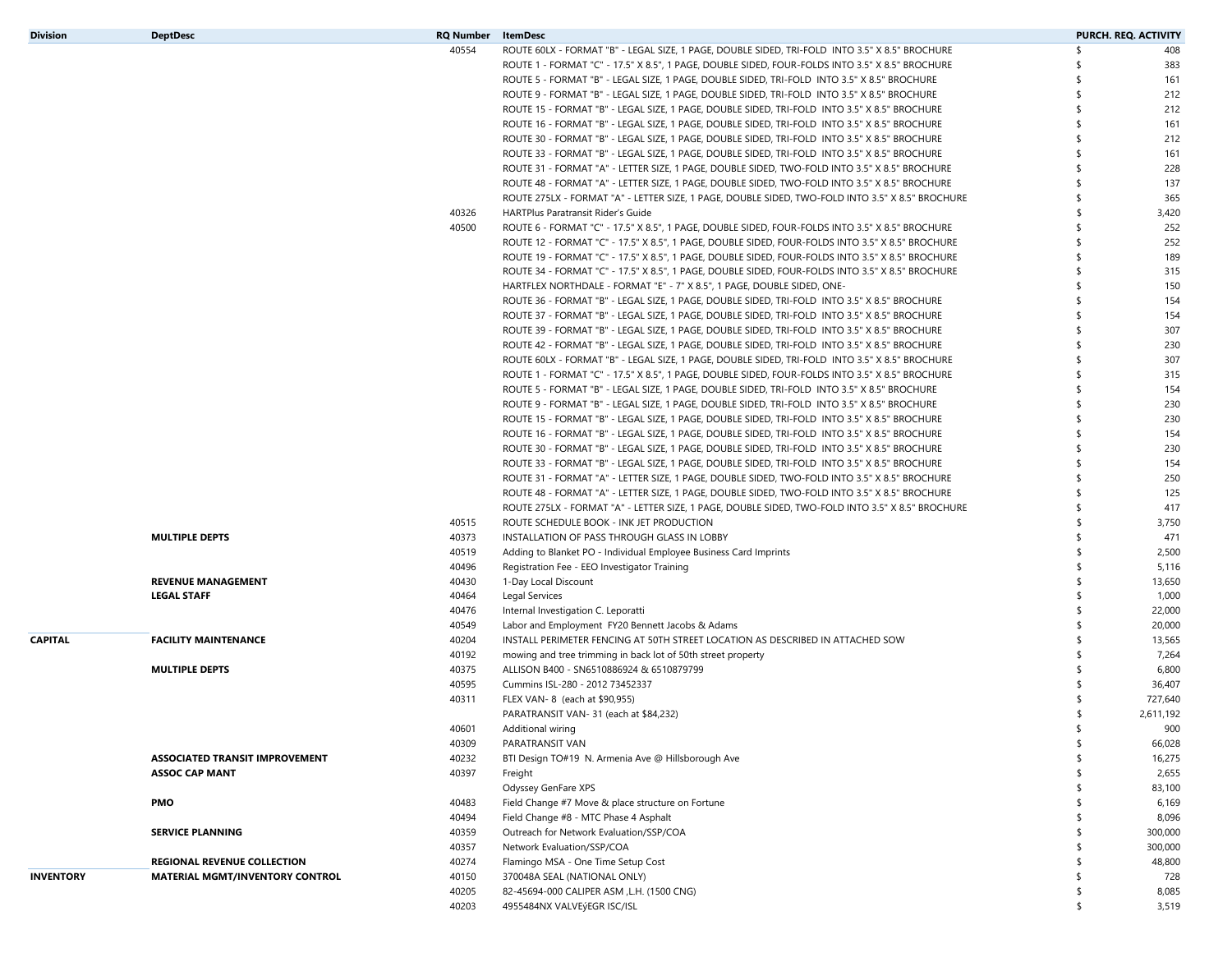| Division  | <b>DeptDesc</b>                        | RQ Number | ItemDesc                                                        | <b>PURCH. REQ. ACTIVITY</b> |       |
|-----------|----------------------------------------|-----------|-----------------------------------------------------------------|-----------------------------|-------|
| INVENTORY | <b>MATERIAL MGMT/INVENTORY CONTROL</b> | 40169     | 4352253RX COOLER, EXH GAS RCN                                   | \$                          | 2,066 |
|           |                                        | 40286     | 748-0034 GEAR MOTOR ASM--LU11                                   | -S                          | 2,309 |
|           |                                        | 40136     | 827 INJECTOR (4000'S)                                           | \$                          | 4,400 |
|           |                                        | 40147     | SP-521 SPARK PLUG(OEM ONLY) FORD CNG                            | \$                          | 219   |
|           |                                        | 40137     | 203-515 T K COMPRESSOR OIL                                      | \$                          | 1,481 |
|           |                                        | 40142     | 41-3827 SENSOR ASSY (2900)                                      | \$                          | 1,530 |
|           |                                        | 40138     | 5310990 IGNIION, COIL (1500)                                    | \$                          | 3,562 |
|           |                                        | 40178     | 82-65996-016 REG., PRESSURE (1500 CNG)                          | \$                          | 5,032 |
|           |                                        | 40320     | 4955850 KIT PLUG, SPARK (CUMMINS)                               | \$                          | 314   |
|           |                                        | 40328     | 20 OZ. INDUSTRIAL MOP W/HANDLE                                  | \$                          | 202   |
|           |                                        |           | 24X33 TRASH LINERS 16 GALLON 1 MIL                              | \$                          | 98    |
|           |                                        | 40244     | 4352253RX COOLER, EXH GAS RCN                                   | \$                          | 4,133 |
|           |                                        | 40148     | 82-42444-000 ROTOR (1500 CNG)                                   | \$                          | 2,651 |
|           |                                        |           |                                                                 | \$                          | 6,927 |
|           |                                        | 40151     | 82-54223-000 PAD (KIT 2252H3CE)<br>5287191NX MODULE, INLET CAT. |                             |       |
|           |                                        | 40211     |                                                                 | \$                          | 7,809 |
|           |                                        | 40265     | BTHRM TISSUE 2-PLY 12 PK(1,000 FT ROLL)                         | \$                          | 839   |
|           |                                        |           | SEAT COVER 5000                                                 | \$                          | 190   |
|           |                                        |           | 24X33 TRASH LINERS 16 GALLON 1 MIL                              | \$                          | 147   |
|           |                                        |           | <b>GLASS CLEANER CONC.</b>                                      | \$                          | 48    |
|           |                                        | 40260     | 13-56138-000 SWITCH MIRROR CN                                   | \$                          | 259   |
|           |                                        | 40145     | 4955850 KIT PLUG, SPARK (CUMMINS)                               | \$                          | 3,930 |
|           |                                        | 40318     | CRANKCASE BREATHER 3957987 CNG 1600-                            | \$                          | 341   |
|           |                                        | 40149     | 2872331NX INJECTOR (1300)                                       | \$                          | 9,217 |
|           |                                        | 40297     | 13-53868-000 PEDAL BRK THROT                                    | \$                          | 4,043 |
|           |                                        | 40263     | 82-42444-000 ROTOR (1500 CNG)                                   | \$                          | 5,302 |
|           |                                        | 40200     | 82-51081-001 VALVE ASM,12VDC                                    | \$                          | 570   |
|           |                                        | 40291     | F85Z-9G444-BA NOX SENSOR(4000)                                  | \$                          | 294   |
|           |                                        | 40202     | 4032767NX KIT ACTUATOR ISC/ISL                                  | \$                          | 3,785 |
|           |                                        | 40155     | 4352923NX MODULE, FILTER OEM                                    | \$                          | 9,602 |
|           |                                        | 40340     | 15305S ACTIVATOR                                                | \$                          | 158   |
|           |                                        | 40284     | 20-55185V006 MIRROR ASM C S                                     | \$                          | 6,550 |
|           |                                        | 40285     | 82-65996-016 REG., PRESSURE (1500 CNG)                          | \$                          | 7,548 |
|           |                                        | 40279     | 82-06170-001 HORN CONTACT BRUS                                  | \$                          | 122   |
|           |                                        | 40158     | GC2Z10346-A ALTERNATOR (MV-1)                                   | \$                          | 495   |
|           |                                        | 40166     | 4353303 SI CATALYST (1300                                       | \$                          | 1,478 |
|           |                                        | 40163     | 3944293 GASKET HOUSING                                          | \$                          | 342   |
|           |                                        | 40165     | 610-4645 KIT REFLECTIV TRIANGL                                  | \$                          | 131   |
|           |                                        | 40160     | 09-40978-000 36-36 BRAKE CHAMR                                  | \$                          | 642   |
|           |                                        | 40154     | 82-34406-000 ARM ASM, DL3 (2500)                                | \$                          | 539   |
|           |                                        | 40152     | 82-42443-000 OIL SEAL, REAR WHEEL (1500 CNG)                    | \$                          | 850   |
|           |                                        | 40171     | D22597-0001 CONVEYOR BRD.                                       | \$                          | 1,600 |
|           |                                        | 40172     | B11973-0G05 OPTICAL ENCODER                                     | \$                          | 1,700 |
|           |                                        | 40144     | 510632004 ODK4 (R)                                              | \$                          | 1,650 |
|           |                                        |           |                                                                 | \$                          |       |
|           |                                        | 40164     | 5004341X PURGE VALVE AD-9                                       |                             | 510   |
|           |                                        | 40170     | 827 INJECTOR (4000'S)                                           |                             | 1,290 |
|           |                                        | 40139     | 765-2651 LUBE PLATE.<br>1L2E-19A216-AC BELT, PULLEY(4000        | \$                          | 48    |
|           |                                        | 40157     |                                                                 |                             | 52    |
|           |                                        | 40146     | 90-648 COUPLER ADAPTER MALE                                     | \$                          | 35    |
|           |                                        | 40156     | 9C2Z9C915C EVAP PURGE VALVE(MV-1                                | \$                          | 191   |
|           |                                        | 40140     | 53-47677N000 ARM WIPER W PANT                                   |                             | 2,433 |
|           |                                        | 40141     | 4942430 WATER PUMP BELT, V RIBBED(2900)                         |                             | 285   |
|           |                                        | 40315     | 4934537 ACTUATOR                                                |                             | 2,962 |
|           |                                        | 40295     | 82-47819-000 RADIATOR (2900)                                    |                             | 4,760 |
|           |                                        | 40378     | 2871463NX MODULE, INLET CATALYST                                |                             | 6,381 |
|           |                                        | 40364     | 107-368 CLUTCH ASM(1500                                         |                             | 8,702 |
|           |                                        | 40367     | SP000264 HUB ASM, FRT. & REAR (MV-1)                            |                             | 3,289 |
|           |                                        | 40379     | 82-47819-000 RADIATOR (2900)                                    |                             | 3,570 |
|           |                                        | 40380     | 827 INJECTOR (4000'S)                                           | \$                          | 3,960 |
|           |                                        | 40143     | 82-13338-000 BELT ALT.(PN#K080485)                              | \$                          | 419   |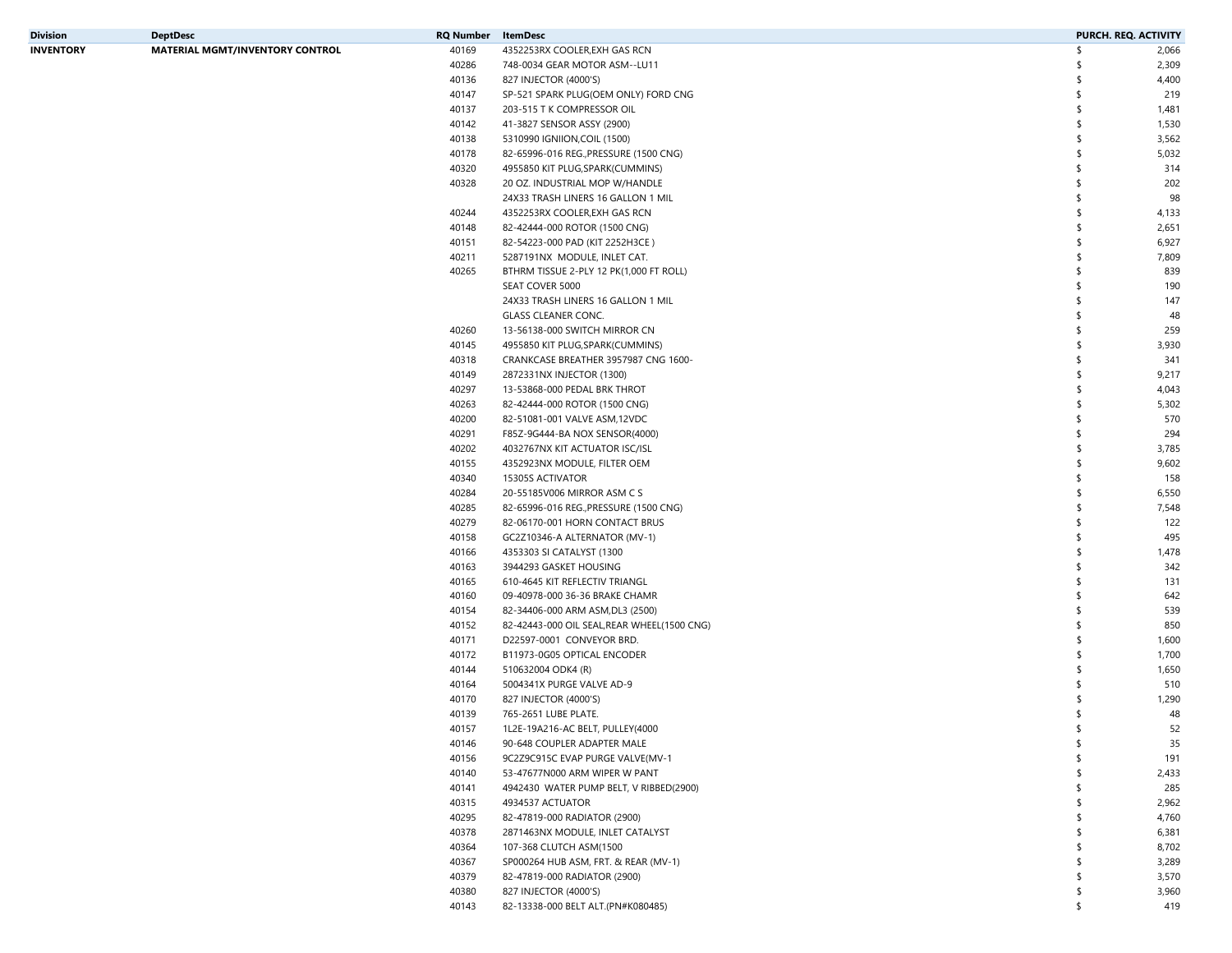| DeptDesc |  |  |  |
|----------|--|--|--|
|          |  |  |  |
|          |  |  |  |

| Division | <b>DeptDesc</b> | RQ Number | ItemDesc                                      |    | PURCH. REQ. ACTIVITY |
|----------|-----------------|-----------|-----------------------------------------------|----|----------------------|
|          |                 | 40167     | PT009576 L/R UPPER CONTROL ARM                | \$ | 1,870                |
|          |                 | 40161     | SP000529 ALC CONTROL MODULE(MV-1              | S  | 752                  |
|          |                 | 40162     | PT011243 AIR COMPRESSOR , SHOCK (MV-1         | \$ | 3,146                |
|          |                 | 40159     | PT009571 CNTRL. ARM RH(MV-1                   | \$ | 1,010                |
|          |                 | 40522     | 20 OZ. INDUSTRIAL MOP W/HANDLE                | \$ | 143                  |
|          |                 |           | 24X33 TRASH LINERS 16 GALLON 1 MIL            | \$ | 98                   |
|          |                 |           | TOWEL 2-PLY MULTIFOLD WHITE                   | \$ | 126                  |
|          |                 |           | BLEACH                                        | \$ | 55                   |
|          |                 |           | URINAL BLOCK W/SCREEN                         | \$ | 128                  |
|          |                 | 40524     | 96R BATTERY FORD FOCUS                        | \$ | 71                   |
|          |                 | 40511     | 4326472 SENSOR, NITROGEN OXIDE (4326864rx)    | \$ | 3,399                |
|          |                 | 40343     | 2881856RX TURBO CHARGER HE 07VGMR.            | \$ | 11,783               |
|          |                 | 40392     | 05-59008-006 PUMP, HYD (1300 UNIT)            | \$ | 3,339                |
|          |                 | 40422     | AC2Z6006BRM REMAN ENGINE                      | \$ | 10,431               |
|          |                 | 40532     |                                               | \$ | 85                   |
|          |                 |           | SAE 5W-30 ENG. OIL (4700)SYNTHETIC BLEND      |    |                      |
|          |                 | 40427     | MBK-3153 COMPLETE BRAKE KIT REAR              | \$ | 9,181                |
|          |                 | 40586     | 82-44330-000 CALIPER ASM, R.H.                | \$ | 3,033                |
|          |                 | 40587     | A3-228 PULLEY NIEHOFFS                        | \$ | 288                  |
|          |                 | 40453     | 01-57571-000 CAP, TANK (31528)                |    | 40                   |
|          |                 | 40534     | ALLISON B400R (powered ISM-280)- SN6511220896 | \$ | 3,200                |
|          |                 | 40480     | 4353303 SI CATALYST (1300                     | \$ | 2,955                |
|          |                 | 40173     | 5274349 THERMOSTAT 1500 (OEM ONLY)            | \$ | 523                  |
|          |                 | 40262     | 3353977 KIT SEAL                              | \$ | 51                   |
|          |                 | 40327     | 3958112 GEAR COVER                            | \$ | 320                  |
|          |                 | 40303     | 3937123 STUD, FUEL PUMP MOUNTING(2900-1000)   | \$ | 159                  |
|          |                 | 40304     | 2871878 INJECTOR DOSER (1200)                 | \$ | 1,284                |
|          |                 | 40305     | 4329681 GASKET, DOSIER (1300)                 | \$ | 183                  |
|          |                 | 40306     | 4089342 REAR CRANK SEAL                       | \$ | 274                  |
|          |                 | 40300     | 3909310 SCREW                                 | \$ | 93                   |
|          |                 | 40181     | 13-71653-001 EQUALIZER (1700)                 |    | 511                  |
|          |                 | 40183     | 5273379 THERMOSTAT(2900-1000)                 |    | 84                   |
|          |                 | 40325     | 13-50796-000 COOLANT SEN.(2600-1500 CNG)      |    | 125                  |
|          |                 | 40168     | Q8-6340-1 FEMALE RETRACT BELT                 | \$ | 216                  |
|          |                 | 40594     | 82-37078-000 24V WATER VALVE(1200             | \$ | 499                  |
|          |                 | 40229     | 20-59430M001 PANEL, SKIRT                     | \$ | 676                  |
|          |                 | 40290     | RECARRO DRIVERS SEAT COVER&FOAM               | \$ | 4,055                |
|          |                 | 40425     | C803D 28 VOLT/525 AMP ALTENATOR               | \$ | 9,250                |
|          |                 | 40423     | A2-330 803 NIEHOFF REGULATOR                  | \$ | 2,789                |
|          |                 | 40541     | 51-75367-000 FRT. TURN SIG.(1600              | \$ | 4,273                |
|          |                 | 40226     | 20-59946-000 BUMPER ASM, FRONT                | \$ | 3,267                |
|          |                 | 40209     | 82-34063-000 BELT WATER PUMP                  | \$ | 355                  |
|          |                 | 40193     | 13-73161-000 PUMP, WASHER                     | \$ | 71                   |
|          |                 | 40197     | 82-22178-000 GUIDE PIVOT R.H.                 | \$ | 519                  |
|          |                 | 40491     |                                               |    |                      |
|          |                 |           | 508472002 FRT. SIGN MODULE                    |    | 8,001                |
|          |                 | 40313     | 50-61270-002 CONTROLLER HARNESS               |    | 597                  |
|          |                 | 40334     | FS 19763 FUEL FILTER(82-39238-000)            | \$ | 1,167                |
|          |                 | 40218     | 3288634 GEN BELT, GATES ONLY K080496HD        |    | 891                  |
|          |                 | 40281     | 09-49738-000 RR SLACK ADJ(HALDEX)             | \$ | 260                  |
|          |                 | 40268     | PMNN4491 210 MAH LI-ION IP68 BATTERY          |    | 425                  |
|          |                 | 40269     | NNTN8525A CHARGER                             |    | 410                  |
|          |                 | 40270     | PMMN 4076 REMOTE MICROPHONE                   |    | 325                  |
|          |                 | 40302     | 3164067 ADHESIVE SILVER                       |    | 304                  |
|          |                 | 40214     | 7C3Z8575B THERMOSTAT(CNG                      |    | 60                   |
|          |                 | 40267     | PMPN 4174 A UNIT CHARGER                      |    | 360                  |
|          |                 | 40249     | RLN 4883A BATTERY CHARGER                     |    | 390                  |
|          |                 | 40337     | 8C2Z2C150-C PIN KIT FRT CALI (4000)           |    | 70                   |
|          |                 | 40314     | DC2Z-9600-AA AIR CLEANER ASM (4000-           |    | 159                  |
|          |                 | 40188     | CV 50628 CRANKCASE (OEM - CUMMINS ONLY)       | \$ | 1,820                |
|          |                 | 40287     | 53-28158-092 A. LINEAR ELEC (1300)            | \$ | 2,106                |
|          |                 |           |                                               |    |                      |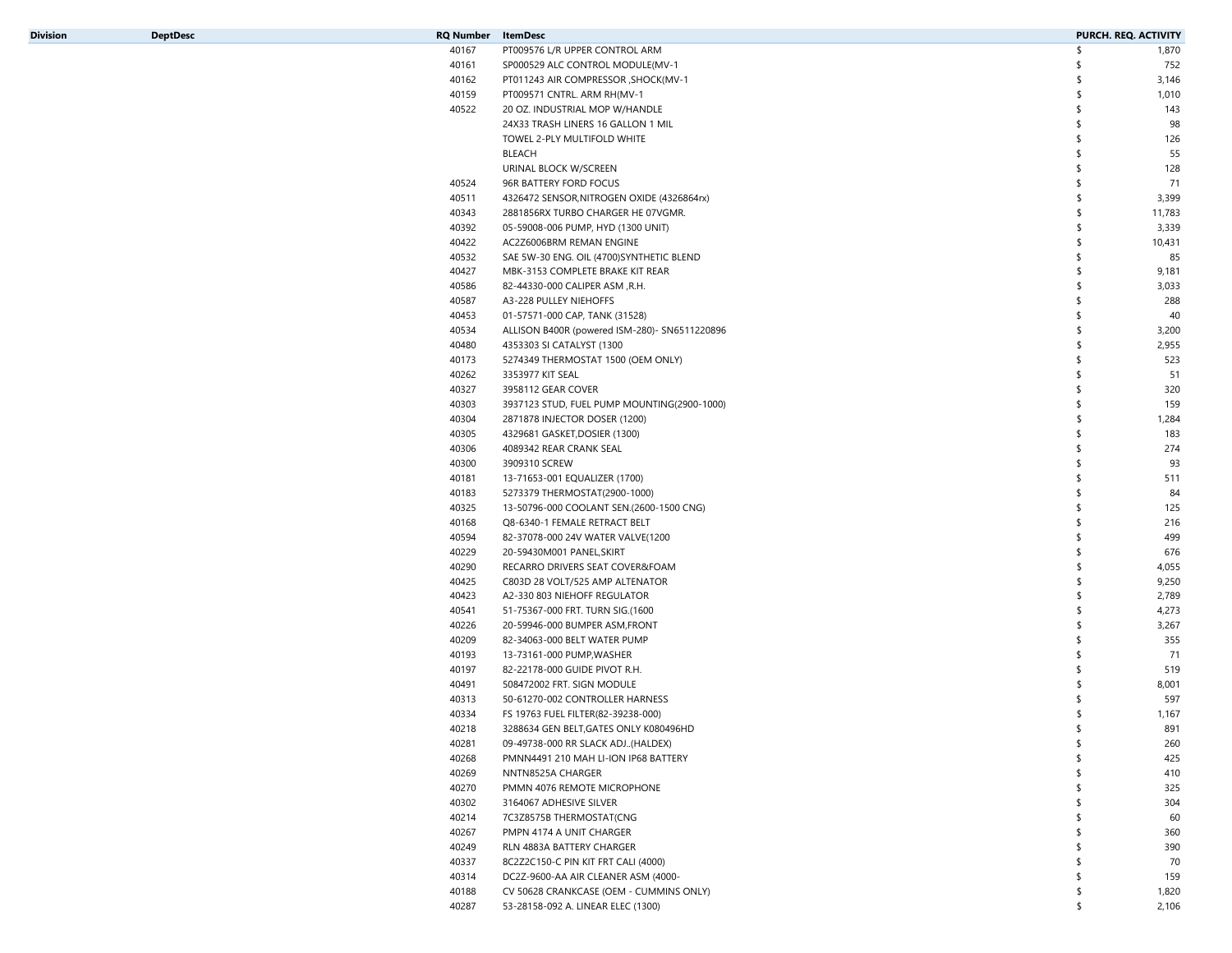| <b>Division</b> |  |
|-----------------|--|
|                 |  |

| Division | <b>DeptDesc</b> | <b>RQ Number</b> ItemDesc |                                                         | PURCH. REQ. ACTIVITY |                |
|----------|-----------------|---------------------------|---------------------------------------------------------|----------------------|----------------|
|          |                 | 40283                     | 82-16155-000 PIN LATCH                                  | \$                   | 330            |
|          |                 | 40276                     | D00700-0006 MAIN HARNESS                                | \$                   | 1,809          |
|          |                 | 40333                     | 53-28158-066 CIRCUIT MONITOR                            |                      | 1,150          |
|          |                 | 40330                     | 82-06886-000 BUSHING                                    | \$                   | 43             |
|          |                 | 40250                     | 51-11768-002 SPEAKER EXT.                               |                      | 784            |
|          |                 | 40207                     | 53-28158-000 CYLINDER ASM, 25LB                         | S                    | 1,545          |
|          |                 | 40199                     | 3288656 BELT, GEN. FOR CNG VEH.S                        | \$                   | 225            |
|          |                 | 40242                     | B01753-0001 DOOR SWITCH                                 | \$                   | 632            |
|          |                 | 40277                     | 506777003 DISPLAY, MODULE                               | \$                   | 1,350          |
|          |                 | 40256                     | 507252001 POWER SUPPLY(R)                               | \$                   | 1,200          |
|          |                 | 40266                     | 508010-001 UNICARD V1                                   | \$                   | 3,750          |
|          |                 | 40254                     | 51063204 ODK 4                                          |                      | 3,000          |
|          |                 | 40248                     | D23180-0005 MOTOR CONTROL PCB ASSEMBLY (12V)            | \$                   | 2,000          |
|          |                 | 40239                     | B14240-0001 SHAFT NO 5                                  | \$                   | 1,300          |
|          |                 | 40240                     | B13885-0002 MAIN DRIVE MOTOR                            | \$                   | 1,500          |
|          |                 |                           |                                                         | \$                   |                |
|          |                 | 40236                     | A14502-0001 SHAFT NO#1                                  |                      | 1,200          |
|          |                 | 40238                     | A15109-0001 SHAFT ASM. 4A                               | \$                   | 1,100          |
|          |                 | 40280                     | 51-19043-002 LIGHT INDICATOR                            |                      | 44             |
|          |                 | 40271                     | 51-15954-088 ANTENNA(TRA4503P)                          |                      | 630            |
|          |                 | 40253                     | 508472002 FRT. SIGN MODULE                              | \$                   | 534            |
|          |                 | 40246                     | 13-44296-000 SHURE HAND MIC.                            | \$                   | 1,834          |
|          |                 | 40424                     | 2871463NX MODULE, INLET CATALYST                        | \$                   | 5,631          |
|          |                 | 40212                     | 3046200 SPIDER JAW COUPLING                             |                      | $\overline{4}$ |
|          |                 | 40184                     | 03-56444N000 KIT U-JOINT                                |                      | 182            |
|          |                 | 40177                     | 120413 CUP FRONT OUTER 552A                             |                      | 138            |
|          |                 | 40332                     | 82-15303 GASKET HUB CAP                                 |                      | 35             |
|          |                 | 40293                     | 01-68324-000 GLASS SIGHT ASM                            | \$                   | 52             |
|          |                 | 40210                     | A/C BELT LOW (GATES ONLY PN#2/V1000)                    |                      | 743            |
|          |                 | 40201                     | 51-55148-007 GAUGE, OIL PRESSURE                        | \$                   | 162            |
|          |                 | 40187                     | 08-45050-000 ROD TORQUE UPPER                           |                      | 1,290          |
|          |                 | 40176                     | 82-08519-000 BEARING CUP                                |                      | 289            |
|          |                 | 40191                     | PT008590 LT. HEADLIGHT (MV-1)                           | \$                   | 205            |
|          |                 | 40186                     | 82-74712-000 REAR LOWER TORQUE ROD (1500)               |                      | 750            |
|          |                 | 40231                     | 20-53899M000 PANEL SKIRT FIXED                          | \$                   | 1,000          |
|          |                 | 40196                     | SP001587 REC. SWITCH (MV-1                              |                      | 411            |
|          |                 | 40428                     | 441-22 DUPONT REDUCER                                   |                      | 324            |
|          |                 | 40213                     | 15936936 MASTER BRAKE CYL. (1929-                       |                      | 159            |
|          |                 | 40438                     | BTHRM TISSUE 2-PLY 12 PK(1,000 FT ROLL)                 |                      | 839            |
|          |                 |                           | SEAT COVER 5000                                         |                      | 190            |
|          |                 |                           | 24X33 TRASH LINERS 16 GALLON 1 MIL                      |                      | 147            |
|          |                 |                           | <b>GLASS CLEANER CONC.</b>                              |                      | 48             |
|          |                 | 40439                     | TOWEL ROLL BROWN 8 X 800 6PER                           |                      | 520            |
|          |                 | 40219                     | 25-100610 BELT GEN.                                     |                      | 327            |
|          |                 | 40292                     | 82-19955-000 BEARING CLUTCH                             |                      | 912            |
|          |                 | 40440                     | TOWEL 2-PLY MULTIFOLD WHITE                             |                      | 189            |
|          |                 |                           | 38X58 BLACK 2.0 MIL, 60 GALLON TRASH BAGS "100 PER BOX" | \$                   | 1,785          |
|          |                 |                           | 20 OZ. MOP HEADS NON-LOOP (COTTON)                      |                      |                |
|          |                 |                           |                                                         |                      | 144            |
|          |                 | 40441                     | 20 OZ. INDUSTRIAL MOP W/HANDLE                          | \$                   | 202            |
|          |                 | 40307                     | 3940632 THERMOSTAT ISL ISC                              |                      | 222            |
|          |                 | 40294                     | 53-35769-000N DRYER AIR ASSY.                           |                      | 5,035          |
|          |                 | 40301                     | 3918190 WASHER FUEL TUBE                                |                      | 108            |
|          |                 | 40278                     | 82-25069-000 HANDLE                                     |                      | 897            |
|          |                 | 40220                     | 3097269 GEN BELT ISM                                    |                      | 76             |
|          |                 | 40553                     | 3200-V-1738 CARRIER ASM R                               |                      | 6,200          |
|          |                 | 40272                     | 01-57571-000 CAP, TANK                                  |                      | 45             |
|          |                 | 40252                     | 508472001 FRT. SIGN MODULE                              |                      | 10,980         |
|          |                 | 40216                     | 53-02222-039 V-BELT 95.0 (GATES ONLY)                   |                      | 1,467          |
|          |                 | 40217                     | 4933315 BELT, W/P (2013)                                |                      | 242            |
|          |                 | 40275                     | XPR 3500E HANDHELD RADIO                                | \$                   | 5,570          |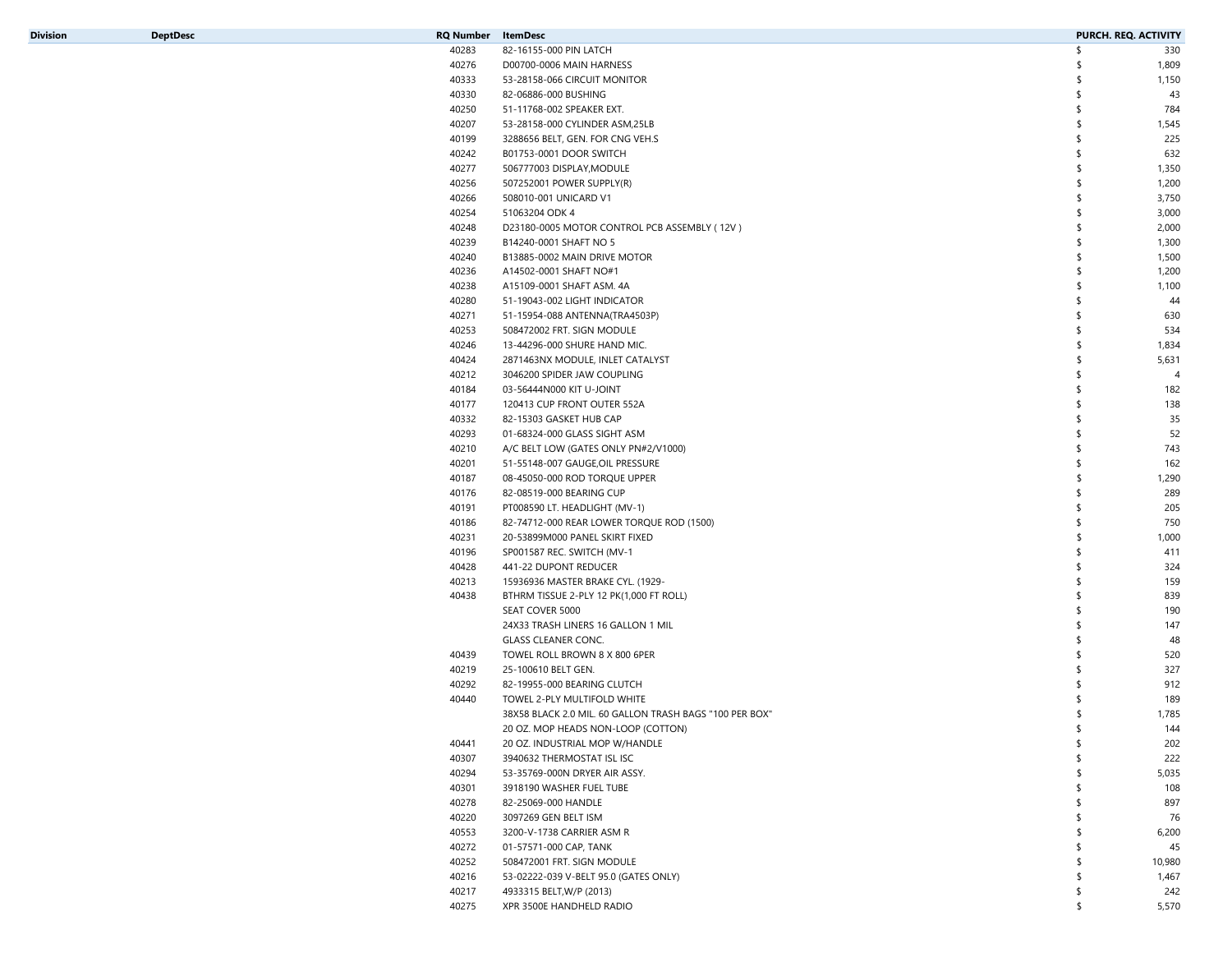| <b>Division</b> |  |  |
|-----------------|--|--|

| Division | <b>DeptDesc</b> | RQ Number ItemDesc |                                          | PURCH. REQ. ACTIVITY |       |
|----------|-----------------|--------------------|------------------------------------------|----------------------|-------|
|          |                 | 40569              | 2872127PX INJECTOR (2900)                | \$                   | 7,194 |
|          |                 | 40590              | 53-02123-000 KIT HORN 20 WHEEL           | \$                   | 173   |
|          |                 | 40591              | 82-54223-000 PAD (KIT 2252H3CE)          | \$                   | 6,927 |
|          |                 | 40596              | 2872127PX INJECTOR (2900)                | \$                   | 9,993 |
|          |                 | 40342              | 53-19322-018 STARTER ASSY.               | \$                   | 495   |
|          |                 | 40409              | 10479228 42MT ELEC. STARTER R            | \$                   | 990   |
|          |                 | 40460              | 3102392 GASKET (ISM)                     | \$                   | 19    |
|          |                 | 40455              | 3926126 KIT SEAL-REAR                    | \$                   | 447   |
|          |                 | 40420              | 2894946NX NOX SENSOR(1200)               | \$                   | 1,520 |
|          |                 |                    |                                          | \$                   |       |
|          |                 | 40416              | 5312917 TUBE, WATER (1500)               |                      | 989   |
|          |                 | 40370              | 2888173NX INJECTOR DOSER                 | \$                   | 1,899 |
|          |                 | 40371              | 4387658 MODULE, DOSER                    | \$                   | 4,576 |
|          |                 | 40461              | 04-45322-000 VALVE ASM SUSP KN           | \$                   | 1,994 |
|          |                 | 40417              | 82-48729-000 ELEC. THROTTLE              | \$                   | 661   |
|          |                 | 40404              | 18-44841-000 SCREEN ASM. BRT             | \$                   | 760   |
|          |                 | 40406              | 20-55785V004 MIRROR ASM. R S             | \$                   | 1,699 |
|          |                 | 40470              | 26-55621-001 GLAZING(2900 & 2010)        | \$                   | 338   |
|          |                 | 40472              | 51-55148-005 GUAGEýSPEEDOMETER           | \$                   | 228   |
|          |                 | 40467              | 20-61108-000 BUMPER, CENTER              | \$                   | 1,494 |
|          |                 | 40346              | 05-37302-000 STEERING ASM                | \$                   | 456   |
|          |                 | 40353              | 82-15710-000 CHAMBER FRT LOW             | \$                   | 288   |
|          |                 | 40402              | F81Z6068DA INSULATOR REAR TRANS(4000)    | \$                   | 39    |
|          |                 | 40354              | SAE 5W-30 ENG. OIL (4700)SYNTHETIC BLEND | \$                   | 263   |
|          |                 | 40471              | BP9009HC BATTERY RADIO                   | \$                   | 809   |
|          |                 | 40426              | 82-38271-000 CONTRL KIT, R.H.-D/SEAT     | \$                   | 1,264 |
|          |                 | 40356              | FM-US-400046 METH SENSOR (4000           | \$                   | 889   |
|          |                 | 40412              | 100109 ARM SUPPORT ASM                   | \$                   | 813   |
|          |                 |                    |                                          |                      |       |
|          |                 | 40405              | 82-26417-000 RAMP CONTROLLER             | \$                   | 400   |
|          |                 | 40407              | 13-41361-028 MODULE 8IN AND 8OUT         | \$                   | 1,250 |
|          |                 | 40445              | FF5488 FUEL FILTER                       | \$                   | 924   |
|          |                 | 40408              | 5004341X PURGE VALVE AD-9                | \$                   | 612   |
|          |                 | 40403              | 53-22644-003 KIT.5 ROUND JOKE            | \$                   | 53    |
|          |                 | 40395              | NF 2088 N RELEASE FILTER                 | \$                   | 1,932 |
|          |                 | 40396              | 73165 INSERT PAPER CENTRIFUGE.           | \$                   | 75    |
|          |                 | 40355              | 82-30655-000 FUEL/WATER PRI. NG5900-FG   | \$                   | 2,053 |
|          |                 | 40447              | 10167 BLOW-OFF CAP DISCHARG NO           | \$                   | 417   |
|          |                 | 40414              | 53-35492-001 VALVE ASM E-12 BK           | \$                   | 191   |
|          |                 | 40372              | 2871452 DPF FILTER GASKET                | \$                   | 600   |
|          |                 | 40347              | 11-58270-000 SHOCK REAR 2900             | \$                   | 433   |
|          |                 | 40468              | PT008589 RT. HEADLIGHT (MV-1)            | \$                   | 270   |
|          |                 | 40415              | SP00169 REAR DIFF. SEAL (MV-1            | \$                   | 109   |
|          |                 | 40401              | 1001954 PRESS/TEMP. SEN.(4000-           | \$                   | 678   |
|          |                 | 40413              | 10011 WD40 SPRAY LUBRICANT               | \$                   | 274   |
|          |                 | 40442              |                                          | S                    |       |
|          |                 |                    | 05-68510-003 PUMP P/S (1500-             |                      | 1,002 |
|          |                 | 40432              | 3938160 OIL PAN GASKET                   |                      | 60    |
|          |                 | 40456              | 3926048 SEAL O-RING                      | \$                   | 8     |
|          |                 | 40451              | SP000533 TRANS HARNESS (MV-1             |                      | 111   |
|          |                 | 40452              | SP000010 TRANS GASKET(MV-1               | \$                   | 83    |
|          |                 | 40419              | 53-00758-001 VALVE PARK BRAKE            |                      | 79    |
|          |                 | 40533              | 51-19332-500 FUSE 500 AMP                |                      | 198   |
|          |                 | 40251              | 1039A00DFGVHUC-QMH48E HANDSET AUL MOBIL  |                      | 2,454 |
|          |                 | 40527              | 3909310 SCREW                            |                      | 186   |
|          |                 | 40509              | 3974288 DIPSTICK, OIL (1500)             |                      | 378   |
|          |                 | 40510              | 2894946NX NOX SENSOR(1200)               |                      | 3,156 |
|          |                 | 40528              | 4933745NX AIR COMPRESSOR (2900) OEM      |                      | 1,932 |
|          |                 | 40498              | 20-48990M012 PNL SKIRT, BATT BOX         |                      | 716   |
|          |                 | 40576              | 82-37401-002 COIL SOLENOID               |                      | 994   |
|          |                 | 40578              | 20-55184V030 MIRROR ASM R S              | \$                   | 3,486 |
|          |                 | 40579              | 365615 HANDWHEEL BACKREST                | \$                   | 525   |
|          |                 |                    |                                          |                      |       |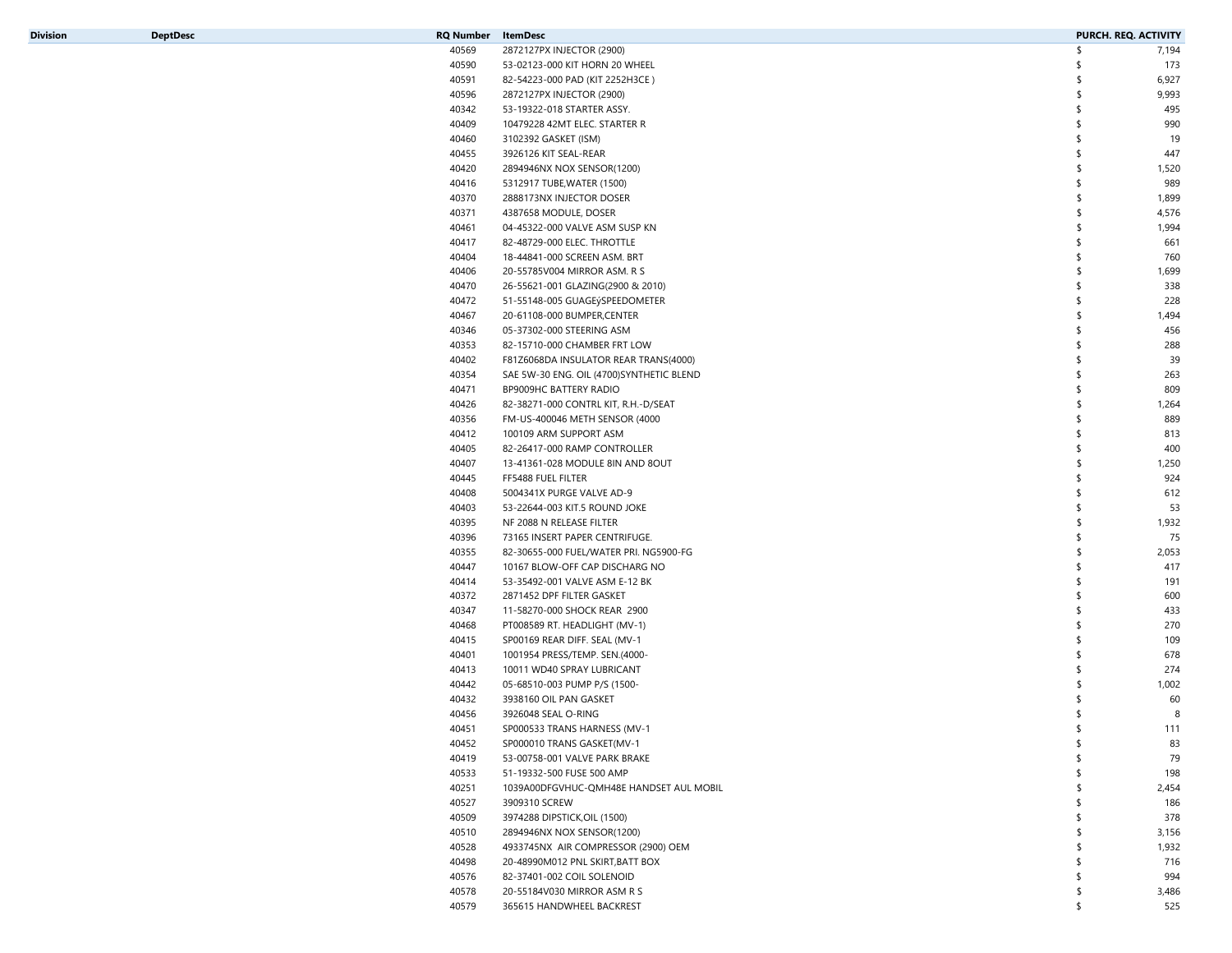| Division |  |
|----------|--|
|          |  |
|          |  |
|          |  |

| Division    | <b>DeptDesc</b>             | RQ Number | ItemDesc                                                          | <b>PURCH. REQ. ACTIVITY</b> |
|-------------|-----------------------------|-----------|-------------------------------------------------------------------|-----------------------------|
|             |                             | 40551     | A3-228 PULLEY NIEHOFFS                                            | \$<br>306                   |
|             |                             | 40556     | 371-0285 SWITCH                                                   | 221                         |
|             |                             | 40531     | 51-26635-005 SENSOR, COOLANT LEVEL                                | 14<br>\$                    |
|             |                             | 40513     | 423-9052 NYL INSR LOCKNUT                                         | 32<br>\$                    |
|             |                             | 40499     | 748-0037 BEARING ASM (LU-11)                                      | 582<br>-\$                  |
|             |                             | 40503     | 56-09125-008 HUMP HOSE 2 1/4                                      | 236<br>\$                   |
|             |                             | 40485     | 01-70222-000 CAP, COOLANT (1300)                                  | 117<br>\$                   |
|             |                             | 40575     | 827 INJECTOR (4000'S)                                             | Ŝ<br>4,500                  |
|             |                             | 40484     | AUTO 10W-30 ENG. OIL                                              | \$<br>263                   |
|             |                             | 40580     | 8C2Z2V001A FRT. PADS (4000- (OEM)                                 | 320<br>\$                   |
|             |                             | 40570     | DC2Z-9600-AA AIR CLEANER ASM (4000-                               | \$<br>159                   |
|             |                             | 40577     | 18-37908-000 SCREEN ASM SHADE                                     | 319<br>\$                   |
|             |                             | 40548     | 26-45474-000R W SHIELD C SIDE                                     | 835<br>\$                   |
|             |                             | 40571     | 82-26417-000 RAMP CONTROLLER                                      | 804<br>\$                   |
|             |                             | 40574     | B12698-0001 PRINT HEAD GFI                                        | Ŝ<br>4,800                  |
|             |                             | 40572     | SP000263 ROTOR, REAR LH/RH (MV-1)                                 | 707<br>\$                   |
|             |                             | 40504     | 03-56444N000 KIT U-JOINT                                          | \$<br>218                   |
|             |                             | 40505     | 82-19649-000 HUB CAP ASM LOW                                      | \$<br>365                   |
|             |                             | 40502     |                                                                   | 67<br>\$                    |
|             |                             |           | 01-59253-000 ELBOW, AIR INTAKE                                    | \$                          |
|             |                             | 40543     | 16-00558-00 VALVE REPAIR KIT                                      | 190<br>\$                   |
|             |                             | 40544     | 17-10806-10 CAPS SERVICE VALVE (BRASS)                            | 77                          |
|             |                             | 40526     | 3975960 HARNESS, COIL (1500)                                      | 703<br>\$                   |
|             |                             | 40512     | PT009544 UPPER RAD HOSE(MV-1                                      | 187<br>\$                   |
|             |                             | 40506     | 38002 IDLER PULLEY (4000)                                         | 60<br>\$                    |
|             |                             | 40508     | 82-11692-000 FLAT WASHER                                          | 50<br>-\$                   |
|             |                             | 40507     | 04-43073-000 VALVE LEVELING                                       | \$<br>158                   |
|             |                             | 40573     | SP000027 REAR BRAKE PADS (MV-1)                                   | \$<br>1,113                 |
|             |                             | 40560     | 51-62334-001 LAMP ASM                                             | \$<br>1,041                 |
|             |                             | 40540     | 82-21236-004 KIT VALVE REPAIR                                     | \$<br>744                   |
|             |                             | 40273     | 120091-1 ANTENNA BODY MOUNT                                       | \$<br>4,530                 |
|             |                             | 40261     | 82-50400-000 DISC PAD KIT                                         | \$<br>219                   |
|             |                             | 40530     | 53-26406-001 DRIVESHAFT (1000)                                    | \$<br>1,687                 |
|             |                             | 40335     | PT019069 A/C CNTL PNL (MV-1)                                      | Ŝ<br>1,504                  |
|             |                             | 40542     | 82-21236-002 VALVE ASM RE-HEA                                     | \$<br>2,810                 |
|             |                             | 40559     | 53-23559-034 FILL ASSY, FUEL TANK                                 | \$<br>1,440                 |
|             |                             | 40247     | B00036-0001 S A PLATE COIN.                                       | \$<br>978                   |
|             |                             | 40501     | FM-US-400036 METH. DETECTION PNL                                  | Ŝ<br>6,914                  |
|             |                             | 40241     | 1055L00DF CRADLE LESS SLOT BLACK HIGH IMPACT LESS SWITCH BOS      | 551<br>\$                   |
|             |                             | 40245     | D00013-0001 COIN TRANSPORT PAD                                    | 215<br>\$                   |
|             |                             | 40198     | 82-22179-000 GUIDE PIVOT L.H.                                     | \$<br>495                   |
| MAINTENANCE | <b>FACILITY MAINTENANCE</b> | 40135     | ANNUAL SERVICE FOR YBOR GENERATOR                                 | 683<br>\$                   |
|             |                             |           | ANNUAL SERVICE FOR HM BUILDING GENERATOR                          | 598<br>\$                   |
|             |                             |           | ANNUAL SERVICE FOR OPERATIONS GENERATOR                           | Ŝ<br>1,028                  |
|             |                             |           | ANNUAL SERVICE FOR PM BUILDING GENERATOR                          | 743                         |
|             |                             |           | ANNUAL SERVICE FOR MTC GENERATOR                                  | 632                         |
|             |                             | 40174     | <b>FORKLIFT REPAIR</b>                                            | 166<br>\$                   |
|             |                             | 40321     | DELIVERY AND PICKUP OF RAGS AND MATS AS DESCRIBER IN ATTACHED SOW | 11,200                      |
|             |                             | 40317     | PARTS AND LABOR TO REPAIR THE LOBBY DOOR OPENER                   | \$<br>500                   |
|             |                             | 40393     | GRAINGER - VARIOUS PARTS AND SUPPLIES FOR HART FACILITIES         | 5,000                       |
|             |                             | 40459     | ITEM B.CLAR25AP - 5 GAL AP CLARION 25                             | 311                         |
|             |                             |           | ITEM B.RIPSAP 5 GAL RIPSAW FLOOR STRIP                            | 426                         |
|             |                             | 40316     | ESTIMATED SHIPPING                                                | 50                          |
|             |                             |           | PARTS AND LABOR TO REPAIR THE HM CHILLER                          | 2,419                       |
|             |                             | 40488     | SIMPLE GREEN 2.5GL. SKU# 883387                                   | 72<br>-\$                   |
|             |                             |           | PAINT ROLLERS 3PK. SKU# 806179                                    | 28                          |
|             |                             |           | PAINT BRUSHES 15PK. 2in. SKU# 1000075614                          | 21                          |
|             |                             |           | CAUTION TAPE 3PK. SKU# 1000021559                                 | 48                          |
|             |                             |           | SPECTRACIDE SKU# 589455                                           | 160<br>\$                   |
|             |                             |           | CLR SKU# 1000836640                                               | \$<br>29                    |
|             |                             |           |                                                                   |                             |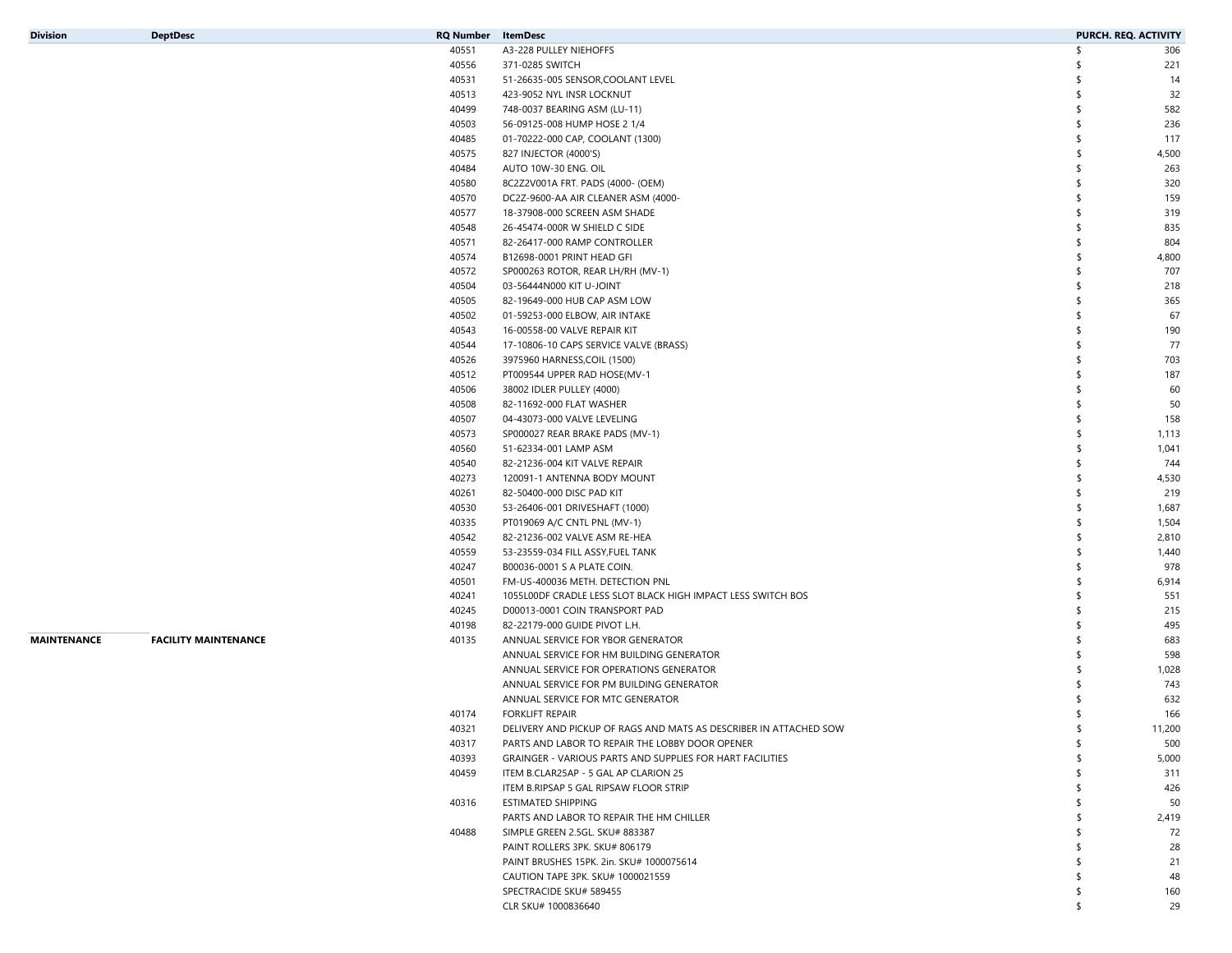| Division | <b>DeptDesc</b>                      | <b>RQ Number</b> | ItemDesc                                                                                   | <b>PURCH. REQ. ACTIVITY</b> |
|----------|--------------------------------------|------------------|--------------------------------------------------------------------------------------------|-----------------------------|
|          |                                      | 40488            | MILWAUKEE MODEL #0885-21HD INTERNET# 306317920                                             | \$<br>539                   |
|          |                                      |                  | MILWAUKEE 18VOLT BATTERY SKU# 1001827242                                                   | \$<br>398                   |
|          |                                      |                  | MILWAUKEE HEPA FILTER SKU#1003434016                                                       | \$<br>58                    |
|          |                                      |                  | ALPINE Manual Triple Brush Floor and Carpet Sweeper in Black (MODEL 469-BLK)               | \$<br>60                    |
|          |                                      |                  | COMET SKU#176322                                                                           | \$<br>12                    |
|          |                                      |                  | AMDRO FIRE ANT BAIT SKU# 361860                                                            | \$<br>144                   |
|          |                                      | 40376            | NAME PLATE 2" x 10" (SINGLE LINE) GOLD WITH BLACK LETTERS - "SEAN IRVIN"                   | \$<br>10                    |
|          |                                      | 40486            | TREAT PERIMETER OF ADMINISTRATION BUILDING AT 21ST AVENUE FOR ANTS                         | \$<br>425                   |
|          |                                      | 40537            | toilet seat part# 4FTJ7                                                                    | \$<br>13                    |
|          |                                      |                  | Pressure assist toilet Part# 29RU10                                                        | \$<br>352                   |
|          |                                      | 40421            | 120" HIGH 12 STEP CANTILEVER PLATFROM LADDER PART# DL-CL-12-42-G-REEX                      | \$<br>5,053                 |
|          |                                      | 40215            | B90091120 GREEN SEAL CERTIFIED FOAMING HAND SOAP 1250ML                                    | \$<br>516                   |
|          |                                      | 40582            | 5001-YE-D-POLY SPILL PALLET-4 DRUM                                                         | \$<br>429                   |
|          |                                      | 40457            | S-FP54/841/HO/ECO 54W T-5                                                                  | \$<br>1,312                 |
|          |                                      | 40490            | Extra Large Nitrile Disposal Gloves-Powder Free Ambidexterous 5 mil                        | \$<br>380                   |
|          |                                      | 40600            | perimeter fence repairs as directed by security                                            | \$<br>2,568                 |
|          |                                      | 40458            | BALCRANK IMPULSE METER PART# 3120-007                                                      | \$<br>1,560                 |
|          |                                      | 40597            | STEAM CLEAN AND DEODORIZE CARPETS IN OPERATIONS CONTROL CENTER                             | \$<br>250                   |
|          |                                      | 40599            | ADDITIONAL WORK NEEDED TO MAKE REPAIRS TO THE HM CILLER                                    | \$<br>913                   |
|          |                                      | 40539            | AIR/HYDRAULIC PUMP PART# 3148829                                                           | \$<br>1,011                 |
|          |                                      |                  | CYLINDER PART# 16038002                                                                    | \$<br>586                   |
|          |                                      | 40593            | 29DZ42 SURGICAL MASK BLUE PK OF 500                                                        | \$<br>138                   |
|          |                                      | 40366            | 5.5"X50'X2" CONTAINMENT BARRIER PART# PLR222                                               | \$<br>766                   |
|          |                                      |                  | DUMP FEES - MACKAY BAY                                                                     | \$                          |
|          |                                      | 40529            |                                                                                            | \$<br>1,000                 |
|          | <b>FLEET MAINTENANCE</b>             | 40223            | 1604 CUMMINS ENGINE REPAIR                                                                 | 759                         |
|          |                                      | 40134            | UNIT 1501 FDDA DISABLE PROGNOSTICS                                                         | \$<br>374                   |
|          |                                      | 40179            | 1016 CUMMINS ENGINE INSTALL                                                                | \$<br>6,419                 |
|          |                                      | 40180            | 1014 CUMMINS ENGINE INSTALL                                                                | \$<br>7,266                 |
|          |                                      | 40382            | 1014 & 1016 CUMMINS ADDITIONAL LABOR                                                       | \$<br>1,367                 |
|          |                                      | 40398            | SERVICE CALL FEE                                                                           | \$<br>100                   |
|          |                                      |                  | REPLACE DETECTION TUBING/                                                                  | \$<br>853                   |
|          |                                      | 40399            | 1604 RECHARGE PA & DETECTION TANKS REPLACE TUBING UNIT 1725                                | \$<br>1,403                 |
|          |                                      | 40377            | THERMAL PRINTER PN 120104G                                                                 | \$<br>1,030                 |
|          |                                      | 40374            | ALLISON B400 - SN6511289908                                                                | \$<br>3,200                 |
|          |                                      |                  | ALLISON B400 CORE - SN6511289908                                                           | \$                          |
|          |                                      | 40584            | 1405 CUMMINS ENGINE REPAIR                                                                 | \$<br>7,894                 |
|          |                                      | 40585            | 1406 CUMMINS ENGINE REPAIR                                                                 | \$<br>8,177                 |
|          | <b>MULTIPLE DEPTS</b>                | 40375            | ALLISON B400 CORE - SN6510886924 & 6510879799                                              | \$                          |
|          | <b>NONREV VEHICLE MAINT</b>          | 40182            | REPLACE EGR COOLER AND REGEN UNIT 1771                                                     | \$<br>2,175                 |
|          |                                      | 40365            | REPLACE EGR COOLER AND REGEN UNIT 1780                                                     | \$<br>3,164                 |
|          |                                      | 40454            | REPAIR FREON LEAK UNIT 1777                                                                | \$<br>241                   |
|          |                                      | 40602            | REPAIR CHECK ENGINE LIGHT DRIVABILITY PROBLEMS UNIT 1776                                   | \$<br>1,618                 |
|          | <b>STREETCAR VEHICLE MAINTENANCE</b> | 40194            | Part#11317517104201 Size: .312x.75x1.75 Grade: H43                                         | \$<br>663                   |
|          |                                      |                  | SHIPPING ESTIMATE                                                                          | \$<br>25                    |
|          |                                      | 40391            | Vetus WBB51 20" Black Wiper Blade                                                          | 542                         |
|          |                                      |                  | Vetus RWAD Black Wiper ARM                                                                 | \$<br>1,229                 |
|          |                                      | 40465            | NO#10 SAMSON SPOT CORD SOLID BRAIDED SASH CORD                                             | 600                         |
|          |                                      | 40463            | LEV200A5NAF / Contactor; Sealed; 1 Pole; DC ActuatingSystem; 1 Form A; SPST-NO; Side Mount | \$<br>785                   |
|          |                                      | 40492            | TIMKEN-LM501310-2 TRB SINGLE CUP                                                           | \$<br>23                    |
|          |                                      |                  | TIMKEN-LM501349-2 TRB SINGLE CONE                                                          | \$<br>53                    |
|          |                                      |                  | TIMKEN-15245-2 TRB SINGLE CUP                                                              | \$<br>22                    |
|          |                                      |                  | TIMKEN-15125-2 TRB SINGLE CONE                                                             | \$<br>73                    |
|          |                                      |                  | CR 21121 SEAL                                                                              | \$<br>69                    |
|          |                                      |                  | needle Roller                                                                              | \$<br>47                    |
|          |                                      | 40518            | 53474-03 REBUILD KIT.FOR C1014H-CY1W2 VALVE                                                | \$<br>44                    |
|          | <b>UNIT DOWN</b>                     | 40175            | A9-489 HARNESS                                                                             | \$<br>1,310                 |
|          |                                      |                  | TN0038ESS DUCT KIT                                                                         | \$<br>2,706                 |
|          |                                      |                  | FH40-003 6' DUCK HOSE                                                                      | \$<br>1,245                 |
|          |                                      | 40208            | 01-54085-000 BRACKET                                                                       | \$<br>509                   |
|          |                                      |                  |                                                                                            |                             |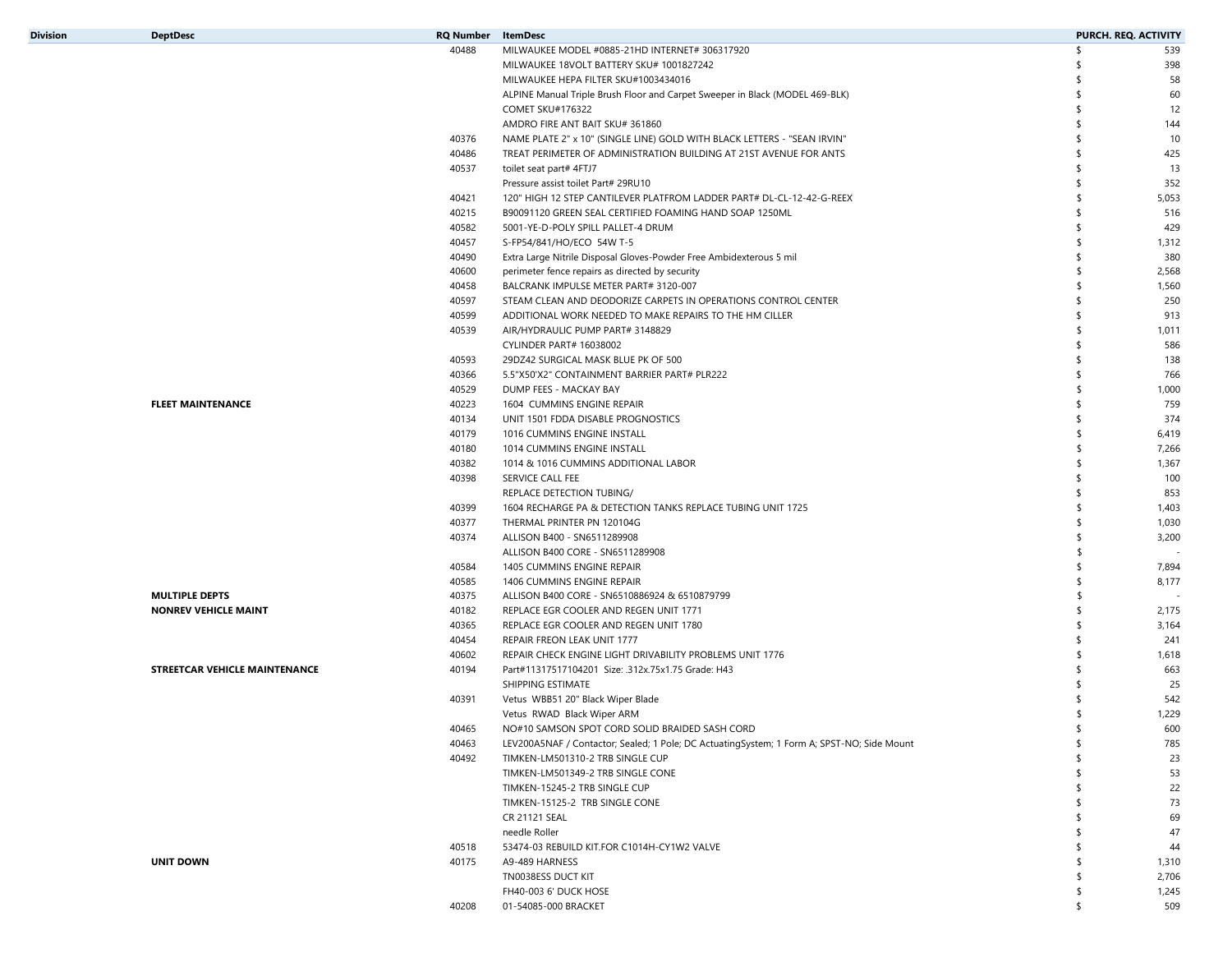| Division | <b>DeptDesc</b>  | RQ Number | ltemDesc                                | PURCH. REQ. ACTIVITY |       |
|----------|------------------|-----------|-----------------------------------------|----------------------|-------|
|          | <b>UNIT DOWN</b> | 40208     | 56-02111-002 Tape, Foam .25 Thk x .50W  | \$                   | 112   |
|          |                  |           | 56-02111-009 Tape, Foam .50" Thk X .75W | S                    | 95    |
|          |                  | 40324     | <b>BPO FOR CYLINDER RENTAL</b>          | \$                   | 2,500 |
|          |                  | 40228     | 39780671 GLOVES                         | \$                   | 26    |
|          |                  |           | 39780705 GLOVES                         | \$                   | 26    |
|          |                  |           | 39780721 GLOVES                         | \$                   | 26    |
|          |                  |           | MSC47071972 35X33 ICE AWAY HEATED MAT   | \$                   | 155   |
|          |                  |           | MSC09797218 3M H8A RETCHET HEAD GEAR    | \$                   | 120   |
|          |                  |           | MSC09797234 9X14.5 FACE                 | \$                   | 92    |
|          |                  | 40358     | SET403 BEARING AND RACE                 | \$                   | 105   |
|          |                  |           | 380003A SEAL                            |                      |       |
|          |                  |           |                                         | \$                   | 71    |
|          |                  |           | SET401 BEARING AND RACE                 | \$                   | 95    |
|          |                  | 40282     | 4C2Z-1520709-AB WEATHERSTRIP            | \$                   | 301   |
|          |                  | 40225     | 6S4Z-17K835-BA BUMPER COVER             | \$                   | 210   |
|          |                  | 40221     | 20-59946-003 FRONT BUMPER               | \$                   | 3,267 |
|          |                  | 40224     | J333 YELLOW WATERPROOF JACKET           | \$                   | 96    |
|          |                  |           | JT50 LINED WORK JACKET                  | \$                   | 88    |
|          |                  | 40341     | 4997725 INTAKE CONNECTION GSKT          | \$                   | 5     |
|          |                  |           | 3008464 PIPE PLUG                       | \$                   | 21    |
|          |                  |           | 5301992 INTAKE CONNECTION               | \$                   | 176   |
|          |                  | 40298     | 3M5Z-2454-F PEDAL PAD                   | \$                   | 9     |
|          |                  | 40338     | 66-8086 FITTING - DISCHARGE             | \$                   | 244   |
|          |                  | 40400     | GOJ 9031-06 PURELL WIPES, CANISTER(CS)  | \$                   | 131   |
|          |                  |           | PGC 45112 DAWN DETERGENT                | \$                   | 78    |
|          |                  | 40444     | BR3Z-12B579-A SENSOR CORES              | \$                   | 150   |
|          |                  | 40462     | ZEP BRAKE WASH B00734 SPRAYER           | \$                   | 981   |
|          |                  |           | ZEP BRAKE CLEAN                         | \$                   | 1,178 |
|          |                  | 40478     | 3901859 SCREW, HEX FLANGE               | \$                   | 9     |
|          |                  | 40350     | WHEEL NUT INDICATORS                    | \$                   | 211   |
|          |                  | 40361     | 18-47822-000 WASHER BOTTLE              | \$                   | 127   |
|          |                  | 40411     | TN0038ESS DUCT KIT                      | \$                   | 2,706 |
|          |                  |           | FH40-003 6' DUCK HOSE                   | \$                   | 1,245 |
|          |                  | 40489     | P2573004 SIMONIZ PEARL WHITE SOAP       | \$                   | 382   |
|          |                  | 40482     | BLANKET P.O. WEEKEND/AFTER HOURS ONLY   | \$                   | 3,000 |
|          |                  | 40434     | 5449240 PUMP,LUBRICATING OIL            | \$                   | 240   |
|          |                  |           | 3900677 SCREW, HEXAGON HEAD CAP         | \$                   | - 1   |
|          |                  |           |                                         | \$                   |       |
|          |                  |           | 4025270 KIT, SEAL                       |                      | 22    |
|          |                  |           | 3918174 GASKET, OIL COOLER              | \$                   | 13    |
|          |                  |           | 3938160 GASKET, OIL PAN                 | \$                   | 32    |
|          |                  |           | 3992092 GASKET, LUB OIL CLR HSG         | \$                   | 5     |
|          |                  |           | 3934410 VALVE, BYPASS                   | \$                   | 45    |
|          |                  |           | 3932296 PLUG, O RING                    | \$                   | 8     |
|          |                  |           | 3925343 KIT, SEAL                       | \$                   | 115   |
|          |                  |           | 5450365 OIL COOLER COVER                |                      | 119   |
|          |                  |           | 3945967 PLUNGER, PRS REGULATOR          |                      | 16    |
|          |                  |           | 3970655 SPRING, COMPRESSOION            | S                    | 6     |
|          |                  |           | 3992092 GASKET, CONNECTION              |                      | 5     |
|          |                  | 40362     | 59-71143F012 Panel for #1714            | \$                   | 52    |
|          |                  |           | 745-0381 ROLLERS W/CHAIR                | \$                   | 167   |
|          |                  | 40516     | D71337 UPPER RAD HOSE                   | \$                   | 30    |
|          |                  |           | 6S4Z-3A674-ARM PUMP ASSY                | \$                   | 97    |
|          |                  |           | 9S4Z-3E764-A RESERVOIR                  | \$                   | 57    |
|          |                  |           | JK6-881-B V-BELT                        | \$                   | 35    |
|          |                  | 40525     | 11611873 RETAINER                       | \$                   | 8     |
|          |                  |           | 22880826 RESERVOIR                      | \$                   | 41    |
|          |                  |           | 25877402 WIPER BLADE                    | \$                   | 36    |
|          |                  | 40433     | 5299899 KIT DATALINK ADAPTER            | \$                   | 982   |
|          |                  | 40588     | SP000567 STEERING SHAFT                 | \$                   | 282   |
|          |                  |           | PT010093 STEERING SHAFT                 | \$                   | 194   |
|          |                  |           |                                         |                      |       |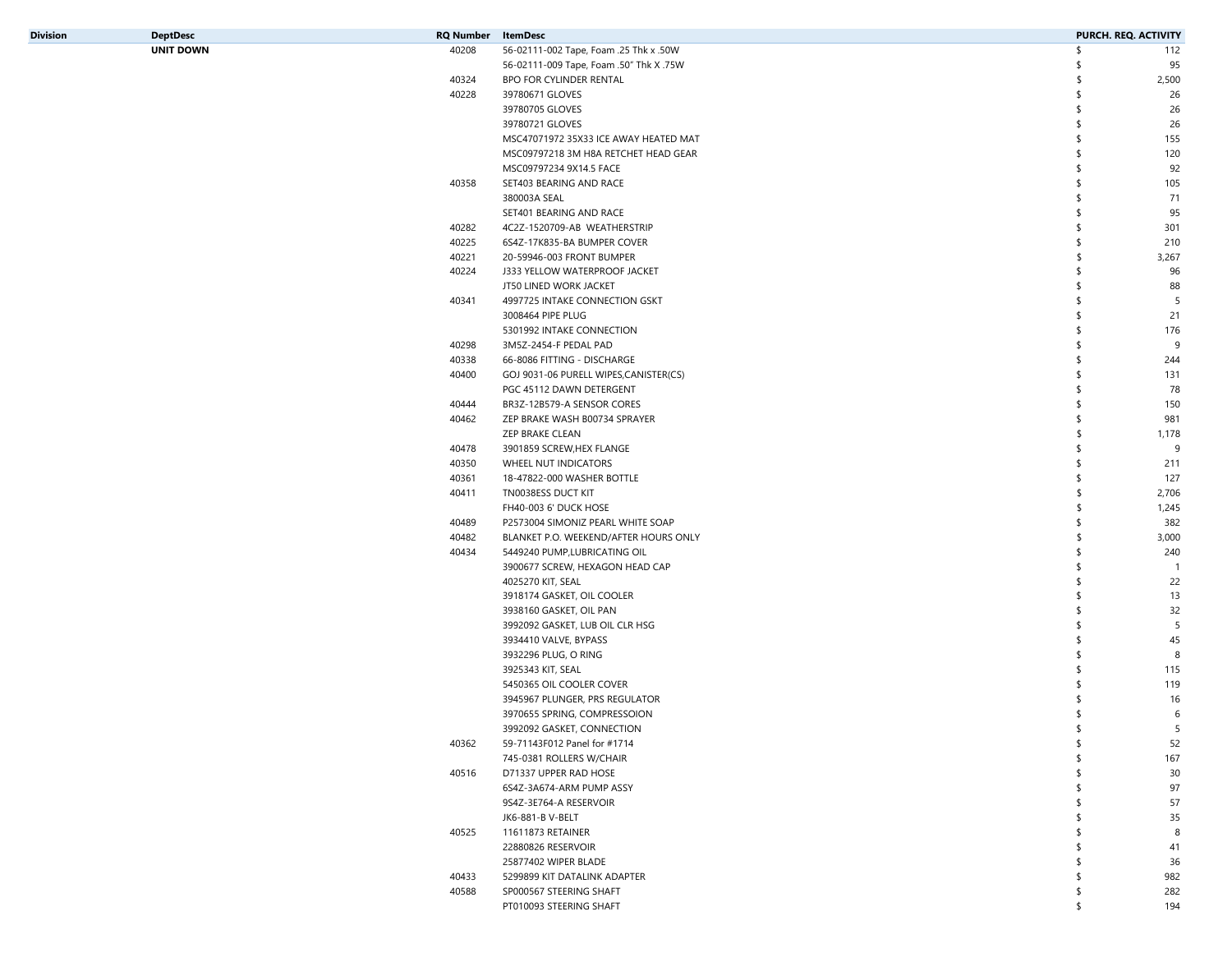| Division |  |
|----------|--|
|----------|--|

| Division          | <b>DeptDesc</b>                 | RQ Number | ItemDesc                                                            | <b>PURCH. REQ. ACTIVITY</b> |         |
|-------------------|---------------------------------|-----------|---------------------------------------------------------------------|-----------------------------|---------|
|                   |                                 | 40550     | 82-19512-000 TIE ROD ASSY                                           | \$                          | 358     |
|                   |                                 | 40449     | 82-44848-002 BREATHER                                               |                             | 28      |
|                   |                                 | 40437     | 34 OZ 710-1000 DISPOSABLE LIDS                                      |                             | 448     |
|                   |                                 |           | 24 OZ 710MIL DPC-601 DISPOSABLE CUPS                                | \$                          | 368     |
|                   |                                 | 40450     | FOKLIFT PREVENTIVE MAINTENANCE AGREEMENT                            | \$                          | 1,500   |
|                   |                                 | 40561     | 5266056 FUEL INJECTOR LINE #3                                       |                             | 66      |
|                   |                                 |           | 4928587 INJECTOR TUBE                                               |                             | 39      |
|                   |                                 | 40481     | 5299158 TB CONNECTOR                                                |                             | 42      |
|                   |                                 | 40466     | BV6Z-6E042-C BRACKET                                                |                             | 65      |
|                   |                                 |           | CV6Z-6068-A HOUSING                                                 | \$                          | 31      |
|                   |                                 |           | AV6Z-6068-A HOUSING                                                 |                             | 95      |
|                   |                                 |           |                                                                     |                             |         |
|                   |                                 |           | BV6Z-7M125-B SUPPORT                                                |                             | 20      |
|                   |                                 |           | FL3Z-1104-J HUB ASSY                                                |                             | 417     |
|                   |                                 |           | YS4Z-3N324-AA RETAINER                                              | -S                          | 8       |
|                   |                                 |           | CV6Z-3B436-AQ AXLE RS                                               | \$                          | 166     |
|                   |                                 |           | CV6Z-3B437-A AXLE LS                                                |                             | 118     |
|                   |                                 |           | CJ5Z-17664-A WASHER PUMP                                            | \$                          | 20      |
|                   |                                 |           | BV6Z-6038-A BRACKET - ENGINE                                        | \$                          | 69      |
|                   |                                 |           | BR-1414-B BRAKE KIT                                                 |                             | 40      |
|                   |                                 |           | JL3Z-1125-A ROTOR ASSY                                              | \$                          | 116     |
|                   |                                 | 40469     | PB2350 PUSHBMPR PUSH BUMPER                                         | -S                          | 1,599   |
|                   |                                 | 40431     | PAD 17BLK 17" BLACK FLOOR PAD                                       | \$                          | 50      |
|                   |                                 |           | MCO 59028 3M BLUE EASY FLAT MOP                                     | \$                          | 109     |
|                   |                                 |           | PAD 6X9 BROWN PAD                                                   | -S                          | 9       |
|                   |                                 |           | FUL 9661 ANNIVERSARY FLOOR FINISH                                   |                             | 59      |
|                   |                                 |           | FUL F218026 OFFENSE FLOOR STRIPPER                                  |                             | 60      |
|                   |                                 |           | HAR 2552 HARVARD SKUNK OUT                                          |                             | 32      |
|                   |                                 |           | PES DEMWP DEMON WP PEST CONTROL                                     |                             | 20      |
|                   |                                 |           | PES GENIGR GENTROL IGR                                              |                             | 11      |
|                   |                                 | 40558     | 4970545 SHOCK                                                       |                             | 109     |
|                   |                                 |           | PT011646 TUBE SUPPORT, ENGINE                                       |                             | 52      |
|                   |                                 | 40479     | PT017897 HANDLE ASM LIFTGATE                                        |                             | 143     |
|                   |                                 | 40583     | 9L8Z-1177-G SEAL                                                    | -S                          | 11      |
|                   |                                 |           | 68028442AA BLADE                                                    |                             | 15      |
|                   |                                 |           | 68125735AA BLADE                                                    |                             | 15      |
|                   |                                 |           | 5161305AA TERMINAL                                                  | -S                          | 18      |
|                   |                                 |           | WBF00022AA BLADE                                                    |                             | 19      |
|                   |                                 |           |                                                                     |                             |         |
|                   |                                 |           | WFB00024AA BLADE                                                    |                             | 17      |
|                   |                                 |           | BB5Z-1S177-C SEAL                                                   |                             | 6       |
|                   |                                 |           | 2AMV3762AB PAD KIT                                                  |                             | 57      |
|                   |                                 |           | 4648987AA VALVE COVER GASKET                                        |                             | 92      |
|                   |                                 |           | 68028440AB BLADE                                                    | -S                          | 15      |
|                   |                                 | 40495     | <b>INVENTORY REMOVED FORM</b>                                       | -S                          | 50      |
|                   |                                 | 40523     | 82-55978-000 KIT, QRT DELUXE WHEELCHAIR                             |                             | 1,528   |
|                   |                                 |           | 82-66657-000 WEBBING, BELT LOOP                                     |                             | 44      |
|                   | STREETCAR FACILITY MAINTENANCE  | 40443     | STREETCAR - PARTS AND SUPPLIES                                      | S                           | 2,500   |
|                   | PASSENGER AMENITIES MAINTENANCE | 40336     | Extra Large Nitrile Disposal Gloves-Powder Free Ambidexterous 5 mil |                             | 760     |
| <b>OPERATIONS</b> | DIESEL FUEL/BULK FLUIDS         | 40288     | DIESEL-TAX                                                          | \$                          | 8,000   |
|                   |                                 | 40545     | DIESEL-TAX                                                          | \$                          | 37,665  |
|                   |                                 |           | DIESEL-OPIS MARCH                                                   | Ŝ.                          | 310,500 |
|                   |                                 | 40547     | MARCH UNLEADED TAX                                                  | \$                          | 9,659   |
|                   |                                 |           | MARCH UNLEADED FUEL                                                 | S                           | 57,787  |
|                   | <b>MULTIPLE DEPTS</b>           | 40233     | LOW ASH 15W40 MOTOR OIL                                             |                             | 1,648   |
|                   |                                 |           | LOW ASH POLLUTION TAX                                               | \$                          | 6       |
|                   | PARATRANSIT MAINT               | 40360     | 4007 BRANDON FORD TRANS. REPLACEMENT                                | \$                          | 4,233   |
|                   |                                 | 40389     | 4505 BRANDON FORD ESTIMATE / LONG BLOCK INSTALL                     | \$                          | 3,300   |
|                   |                                 | 40390     | 4009 Bartow Ford Engine and trans repair                            |                             | 3,378   |
|                   |                                 | 40363     | 4512 REPLACE WINDSHIELD                                             | \$                          | 355     |
|                   |                                 | 40555     | ADDITIONAL REPAIR COSTS                                             | \$                          | 702     |
|                   |                                 |           |                                                                     |                             |         |

|     | STREETCAR FACILITY MAINTENANCE         |
|-----|----------------------------------------|
|     | <b>PASSENGER AMENITIES MAINTENANCE</b> |
| ١NS | <b>DIESEL FUEL/BULK FLUIDS</b>         |
|     |                                        |